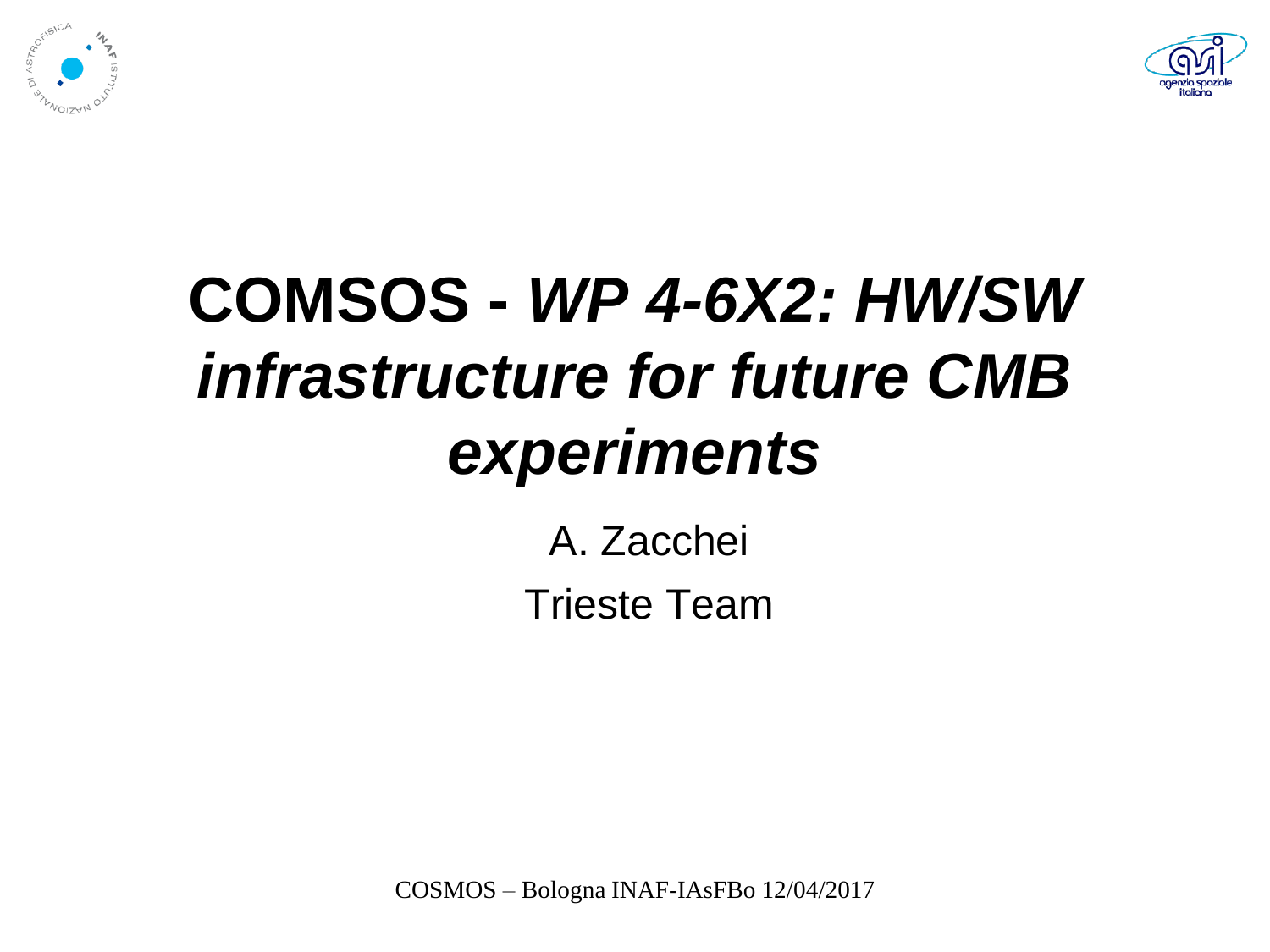

# **WP CI – plan**



- Target of this WP is to provide to the participants a software / hardware infrastructure where deploy and develop algorithms needed to simulation and data analysis.
- This WP should be intended as *transversal* to the entire project as it will interface with all WPs.
- The *Planck* data, about 100 TB, will be maintained online to cross check simulation and results with respect Observation.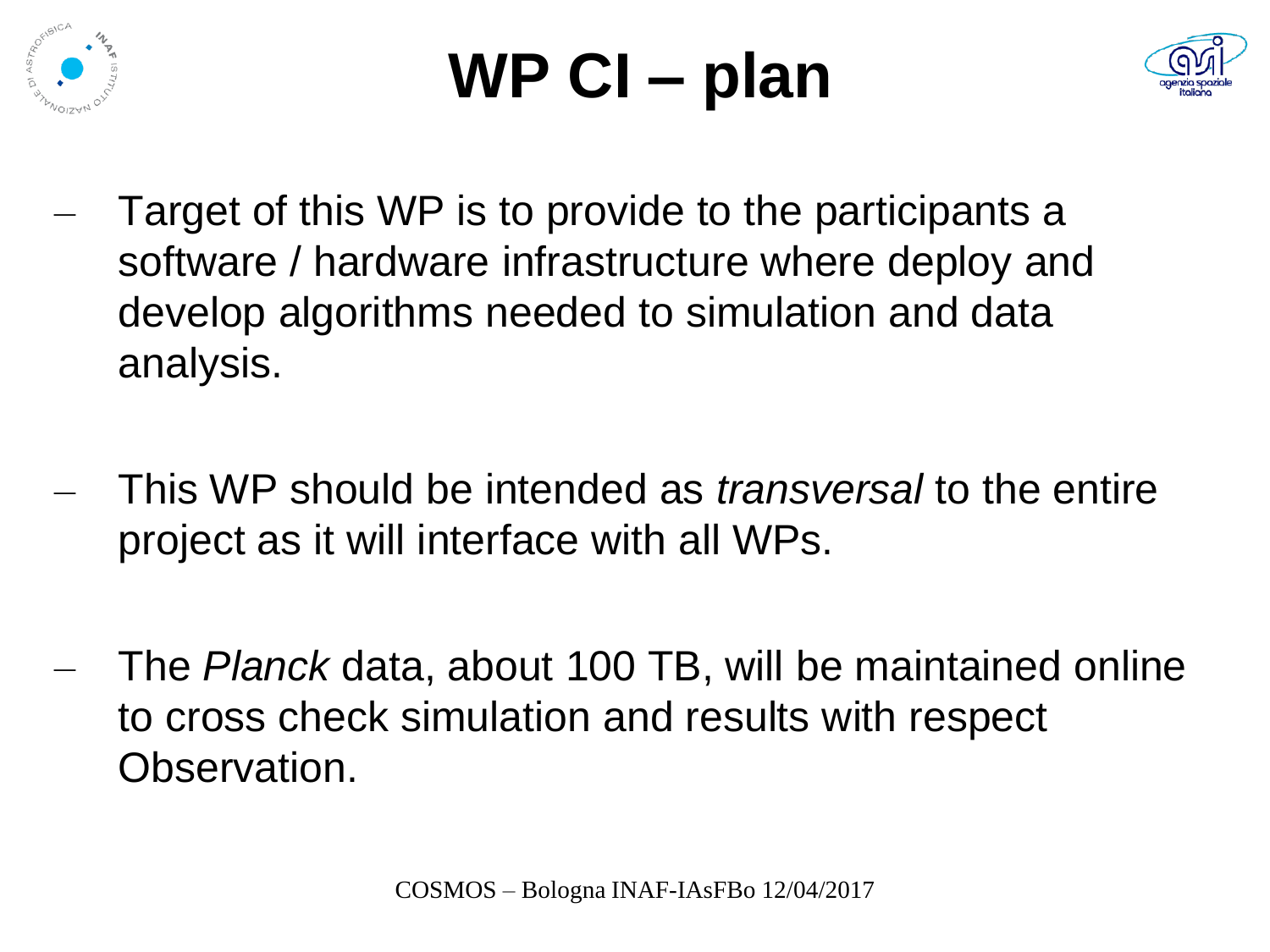

## **WP CI – Plan**



- Two software environment will be made available as they have different requirement on libraries and amount of core to be used :
	- the simulation environment (principally based on Planck LevelS and PlanckSkyModel) used to deploy and run massive simulation.
	- the data analysis environment (principally based on Planck standard libraries) aimed at development 7 running of algorithms necessary to exploit the data analysis.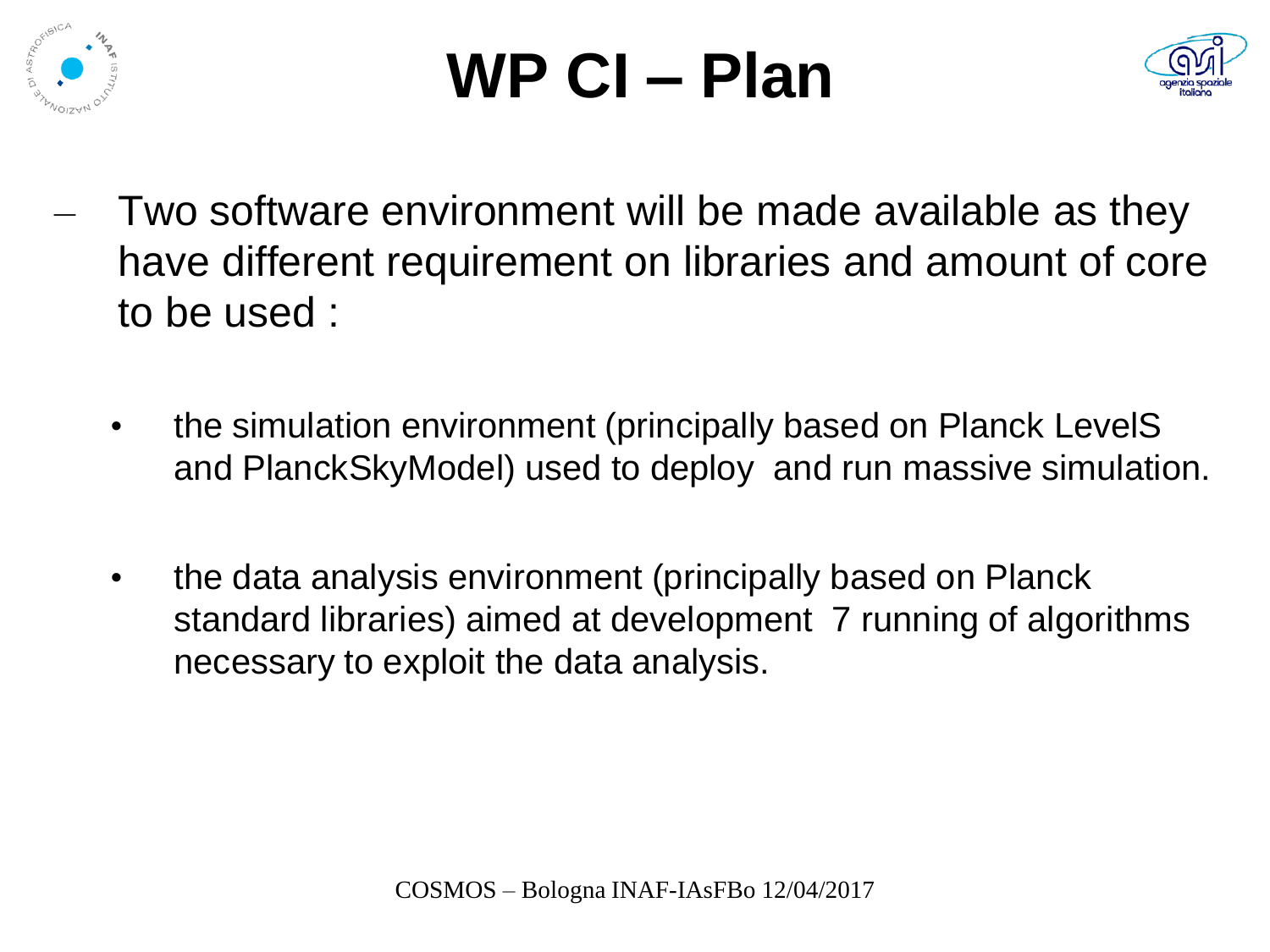

## **WP CI – How**



- To creates a Software infrastructure able to satisfy the simulation requirements (roughly estimated in 10<sup>20</sup> Flop) INAF-Oats will be made partially available the following hardware:
	- HotCat  $\rightarrow$  400 Cores HP DL560 G9, Infiniband 40 Gbps, RAM 16 GB/core as main computation queue
	- Planck Cluster  $\rightarrow$  240 cores (Xeon SixCore E5645 2,40Ghz), Infiniband 40 Gbps, RAM 6 GB/core for test and development.
	- Both Cluster will share a 200 TB scratch storage + 100 TB of Planck Data.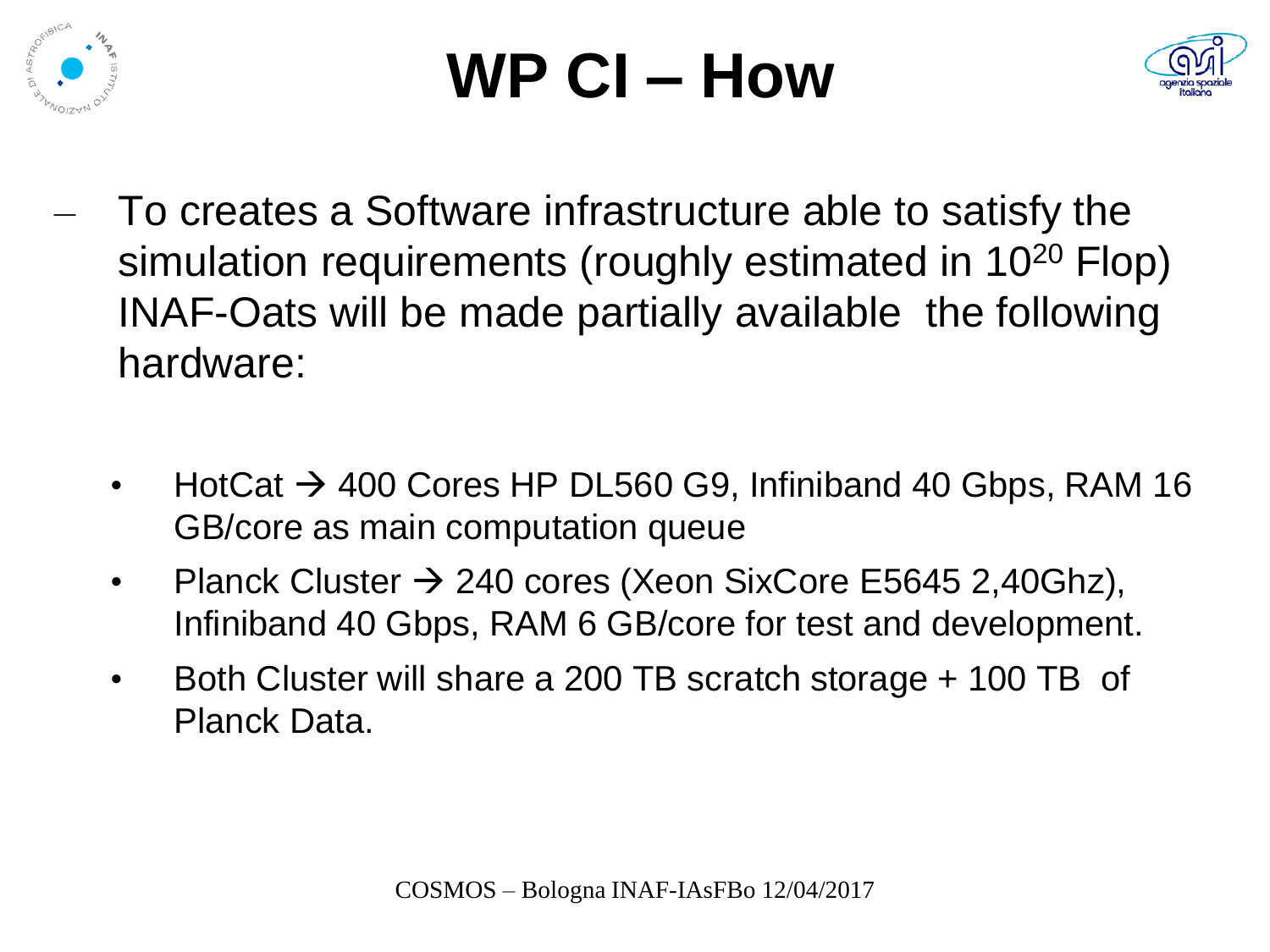

## **WP CI – inputs**



- To start creating the environment we will need detailed SRD (Software Requirement Document) or , to quickly start, a list of tools and packages that the community plan to use.
- Remember that the computational cost of the data reduction is dominated by the processing of simulations, and its impact is comparable to the cost required to generate synthetic data. In *Planck* the core used in running on real data were minimal compared with the once used in simulations.